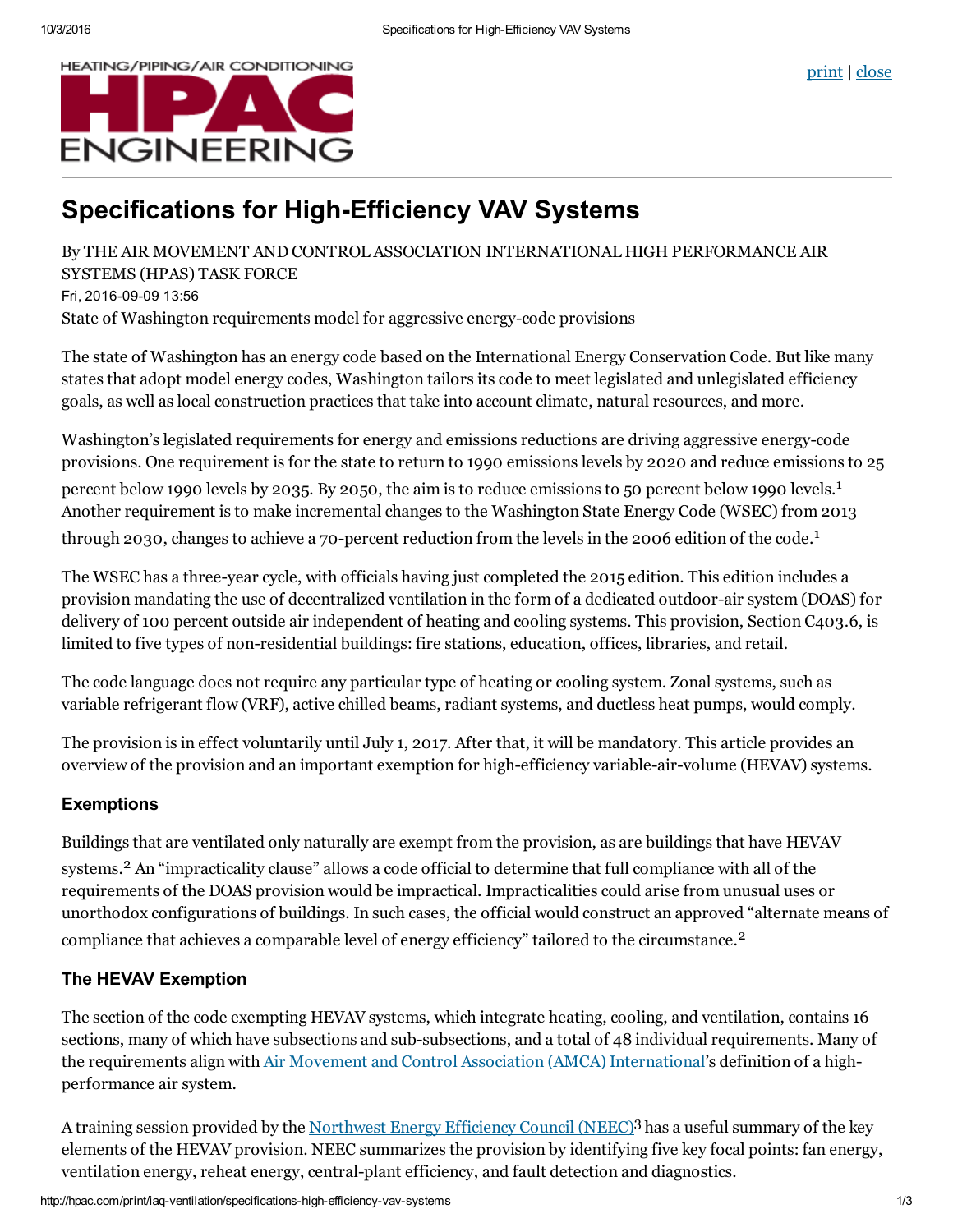Table 1 summarizes the 16 main provisions according to the five key focal points. The items not covered in the NEEC list are summarized as "remaining provisions."

| <b>Focal point</b>                                    | Section 403.6<br>provision | Summary                                                                                                                                                                                                                                                                                                                                                                                                        |
|-------------------------------------------------------|----------------------------|----------------------------------------------------------------------------------------------------------------------------------------------------------------------------------------------------------------------------------------------------------------------------------------------------------------------------------------------------------------------------------------------------------------|
| Fan energy                                            | 7, 9, 10                   | 7. Air-terminal-unit requirements.<br>9. Allowable fan-motor horsepower shall not exceed 90 percent of the<br>allowable HVAC fan-system brake horsepower (Option 2) as defined in<br>Section C403.2.11.1.<br>10. Electronically commutated motors that vary with load required for all<br>fan-powered variable-air-volume (VAV) terminal units.                                                                |
| Ventilation<br>energy                                 | 2, 3, 4, 13                | 2. Direct digital control mandatory.<br>3. Airflow-intake monitoring and control required.<br>4. Supply-airflow monitoring and control and demand-controlled<br>ventilation (DCV) required.<br>13. For zones larger than 150 sq ft (14 sq m), a dedicated VAV terminal,<br>occupancy sensors, and DCV are required.                                                                                            |
| Reheat energy                                         | 6                          | 6. Limit on supply-air-temperature setting. (Note: Electric reheat is<br>allowable; see note for central-plant efficiency.)                                                                                                                                                                                                                                                                                    |
| Central-plant<br>efficiency                           | 15                         | 15. Boiler- and chiller-efficiency requirements. (Note: Per an unofficial<br>interpretation from the Northwest Energy Efficiency Council, <sup>4</sup> if<br>hydronic heating is used, any code-compliant method of cooling,<br>including direct expansion, is permissible. A chilled-water system<br>serving the VAV air handler, including electric resistance, is a code-<br>compliant method for heating.) |
| Automated fault<br>detection and<br>diagnostics (FDD) | 16                         | 16. A very large number of FDD requirements for monitoring, reporting,<br>and control.                                                                                                                                                                                                                                                                                                                         |
| Remaining<br>provisions                               | 1, 5, 8, 11, 12, 14        | 1. Air-side economizers required.<br>5. Zoning requirement.<br>8. Sequences of operation based on proposed ASHRAE GPC 36P, High<br>Performance Sequences of Operation for HVAC Systems.<br>11. Perimeter terminal units vs. other terminal units.<br>12. Supply-air-reset requirement.<br>14. Information-technology spaces need separate HVAC systems and<br>economizers.                                     |

### **High-Performance Air Systems**

The AMCA High Performance Air Systems (HPAS) Task Force identifies high-performance air systems as "us(ing) a modern design approach with leading products and technology to optimize energy efficiency, comfort, and indoorair quality." 4

Further:

"HPAS design integrates the strategies of right-sizing, zone optimization and outside-air-based free cooling. [HPASs] also minimize static pressure, system leakage and system effects. HPAS technologies include high efficiency fans, outside air economizers, low-leakage dampers and ducts, low pressure-drop components, diagnostic sensors and digital controls." 4

Because they integrate heating/cooling with outdoor-air ventilation, HPAS can have installed costs nearly half those of ductless systems, which have first costs associated with both heating/cooling and ventilation. A HPAS is depicted in Figure 1. 4